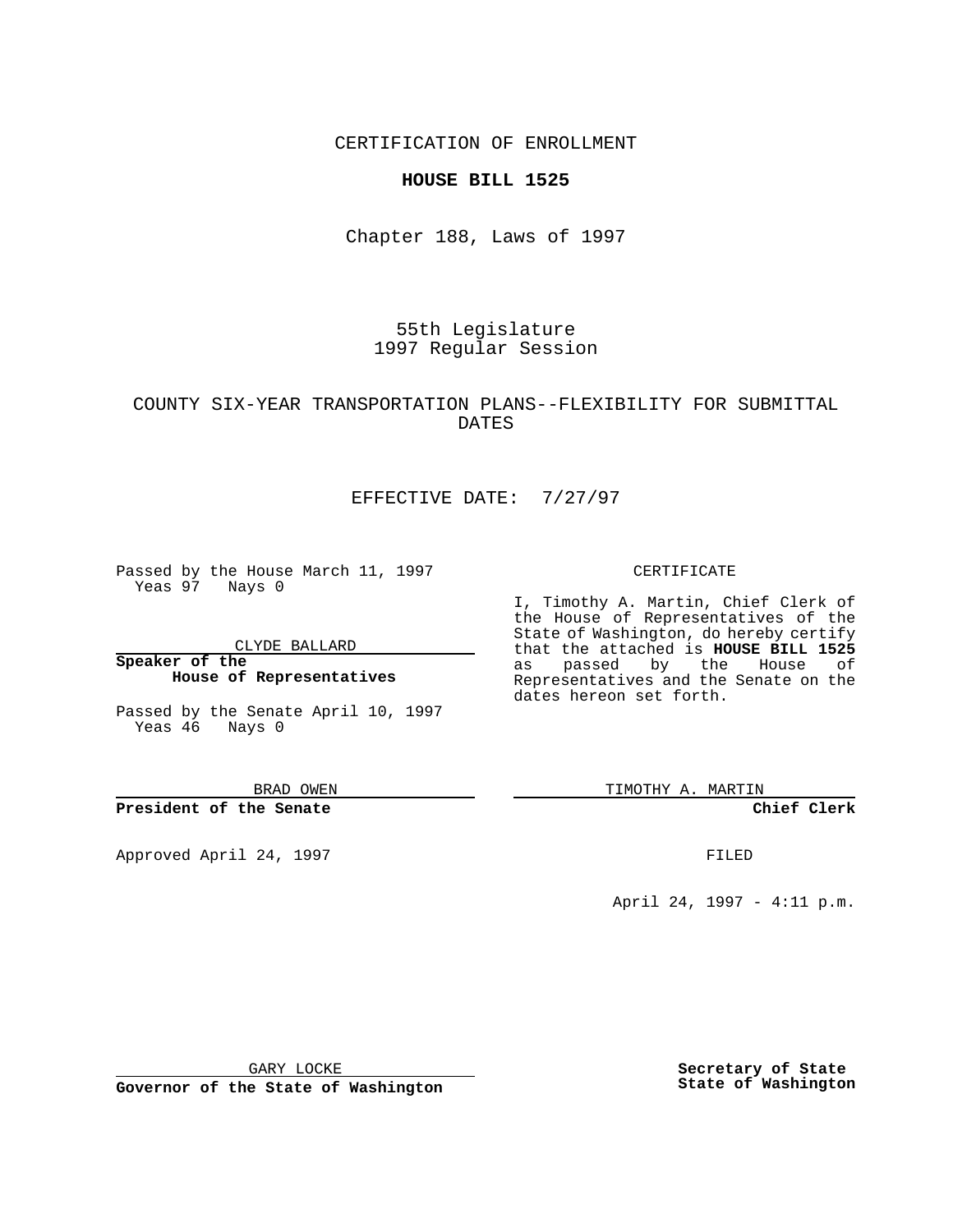## **HOUSE BILL 1525** \_\_\_\_\_\_\_\_\_\_\_\_\_\_\_\_\_\_\_\_\_\_\_\_\_\_\_\_\_\_\_\_\_\_\_\_\_\_\_\_\_\_\_\_\_\_\_

\_\_\_\_\_\_\_\_\_\_\_\_\_\_\_\_\_\_\_\_\_\_\_\_\_\_\_\_\_\_\_\_\_\_\_\_\_\_\_\_\_\_\_\_\_\_\_

Passed Legislature - 1997 Regular Session

### **State of Washington 55th Legislature 1997 Regular Session**

**By** Representatives K. Schmidt, Hatfield and Skinner; by request of County Road Administration Board

Read first time 01/29/97. Referred to Committee on Transportation Policy & Budget.

1 AN ACT Relating to the submittal date for county six-year 2 transportation programs; and reenacting and amending RCW 36.81.121.

3 BE IT ENACTED BY THE LEGISLATURE OF THE STATE OF WASHINGTON:

4 **Sec. 1.** RCW 36.81.121 and 1994 c 179 s 2 and 1994 c 158 s 8 are 5 each reenacted and amended to read as follows:

6 (1) At any time before ((July 1st of each year)) adoption of the 7 budget, the legislative authority of each county, after one or more public hearings thereon, shall prepare and adopt a comprehensive transportation program for the ensuing six calendar years. If the county has adopted a comprehensive plan pursuant to chapter 35.63 or 36.70 RCW, the inherent authority of a charter county derived from its charter, or chapter 36.70A RCW, the program shall be consistent with this comprehensive plan.

 The program shall include proposed road and bridge construction work and other transportation facilities and programs deemed appropriate, and for those counties operating ferries shall also include a separate section showing proposed capital expenditures for ferries, docks, and related facilities. Copies of the program shall be filed with the county road administration board and with the state